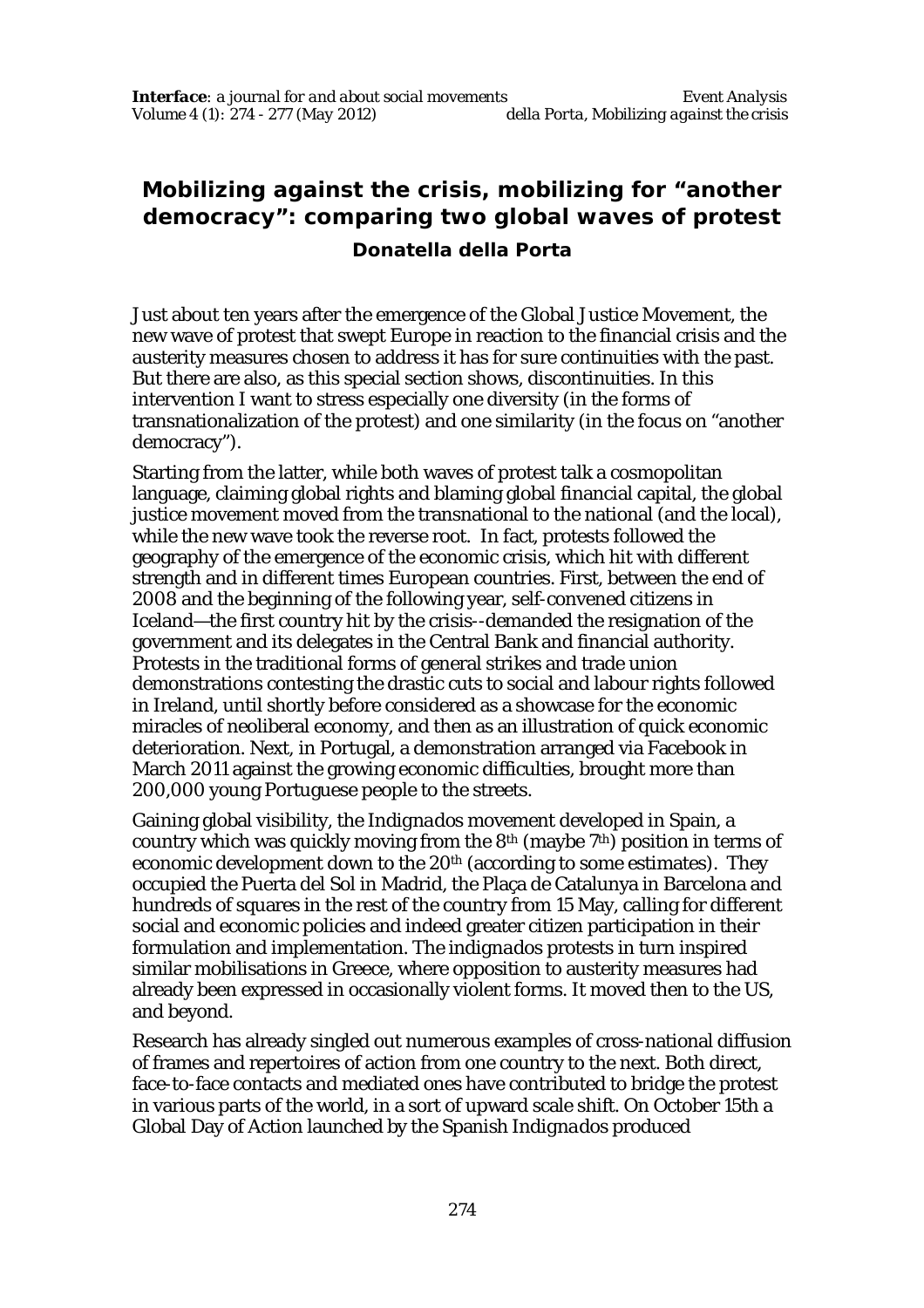demonstrations worldwide: protest events were registered in 951 cities in 82 countries.

The degree of transnational coordination of the protest seems, however, lower than for the Global Justice Movement at the turn of the millennium, for which the world Social Forums and then the macro-regional Social Forum, had represented a source of inspiration and offered arenas for networking. At the same time, surveys carried out in various European countries, indicated a growing importance given to the national level of government. The forms of transnational brokerage in the newest social movements emerged as, if not weaker, at least different: more grassroots and mediated through new media. Faced with different timing and depth of the financial crisis, mobilizations were also more sensitive than the global justice movements—that mobilized on common transnational events--to national political opportunities (or the lack thereof).

This (important) difference notwithstanding, there are also continuities with the previous wave of protest. A main one is the attention to democracy: to its deterioration and the potential for a renewal through change. A "*Democracia real ya!"* was called for by the Spanish *indignados* protesters, and democracy was indeed a central concern also in Iceland, Greece and, later on, in the Occupying movement. The contemporary crisis is in fact a crisis of democracy even more and before than a financial crisis. Neo-liberalism was and, in fact, is, a political doctrine that brings with it a deteriorated vision of the public and democracy. It implied not only the less political interventions to balance social inequalities produced by the market (with policies of liberalisation, privatisation and deregulation), but also a very elitist (mainly electoral) conception of citizen participation, as well as an increased level of influence for lobbies and strong interests, through forms of direct and indirect (read high fees to politicians for participation in administrative boards) corruption.

The new wave of protest in fact took up some of the principal criticisms of the ever-decreasing quality of representative democracies, that were already presented in the global justice movement. Starting with the Arab Spring, the movements of 2011 and 2012 criticized corruption in the political class and of political parties (of the right but also of the center-left). To this corruption – that is the corruption of democracy – is attributed much of the responsibility for the economic crisis, and the inability to manage it. Additionally, the slogan "they don't represent us" is also linked to a deeper criticism of the degeneration of representative democracy, to elected politicians' failure to 'do politics', giving up important choice to the belief in the magic capacity of the market to regulate itself, and that no alternatives are available. Representative democracy is also criticised for having allowed the abduction of democracy, not only by financial powers, but also by international organisations, above all the International Monetary Fund and the European Union. Pacts for the Euro and stability, imposed in exchange for loans, are considered as anti-constitutional forms of blackmail, depriving citizens of their sovereignty.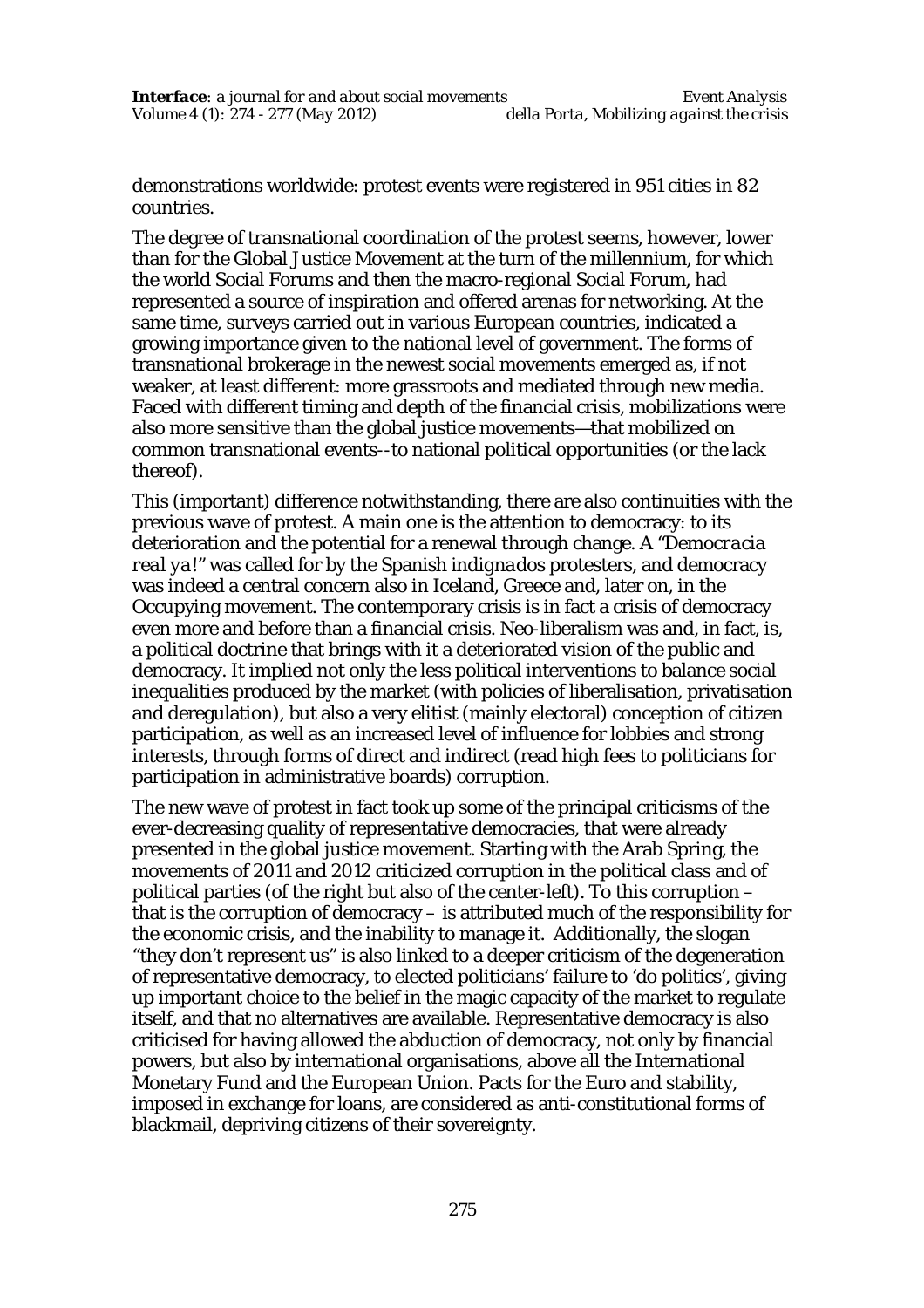In a line of continuity with the previous wave of protest is, however, also the search for another democracy, based on different democratic qualities beyond representation. The proposals and practices of the *indignados* and occupying movement—as well as those spread in and by the Arab Spring—resonate in fact with (more traditional) participatory visions, but also with new deliberative conceptions that underline the importance of creating multiple public spaces, egalitarian but plural. Another conception of democracy is prefigured by the very camps built in squares, transforming them into public spheres made up of "normal citizens". The attention given to the respect for different opinions aims at creating high quality discursive democracy. Highly inclusive, these spaces recognize the rights of all citizens to speak and be heard, as well as their competences and skills in the search for solutions to complex problems.

This prefiguration of deliberative democracy follows a vision profoundly different to that which legitimates representative democracy based on the principle of majority decisions. Democratic quality here is in fact measured by the possibility to elaborate ideas within discursive, open and public arenas, where citizens play an active role in identifying problems, but also in elaborating possible solutions. It is the opposite of a certain acceptance of democracy of the prince, where the professionals elected to govern must not be disturbed—at least until fresh elections are held. It is a search worth continuing.

## **About the author**

**Donatella Della Porta** is professor of sociology in the Department of Political and Social Sciences at the *European University Institute* and professor of political science at the *Istituto Italiano di Scienze Umane* (on leave of absence). At the EUI, she recently launched COSMOS (Consortium on Social Movement Studies). She is now starting a major ERC project *Mobilizing for Democracy*, on civil society participation in democratization processes in Europe, the Middle East, Asia and Latin America. She is co-editor of the *European Political Science Reviews* (ECPR-Cambridge University Press). In 2011, she was the recipient of the Mattei Dogan Prize for distinguished achievements in the field of political sociology. She directed the DEMOS project, devoted to the analysis of conceptions and practices of democracy in social movements in six European countries Her main fields of research are social movements, the policing of public order, participatory democracy and political corruption.

Among her very recent publications are*: Mobilizing on the Extreme Right* (with M. Caiani and C. Wagemann), Oxford University Press, 2012; *Meeting Democracy* (ed. With D. Rucht), Cambridge University Press, 2012; *The Hidden Order of Corruption* (with A. Vannucci), Ashgate 2012; *Los movimientos sociales* (with M. Diani), Madrid, CIS, 2011; *Democrazie*, Il Mulino, 2011; *L'intervista qualitativa*, Laterza 2011; (with M. Caiani), *Social Movements and Europeanization*, Oxford University Press, 2009; (ed.) *Another Europe*, Routledge, 2009; (ed.) *Democracy in Social Movements*, Palgrave, 2009;